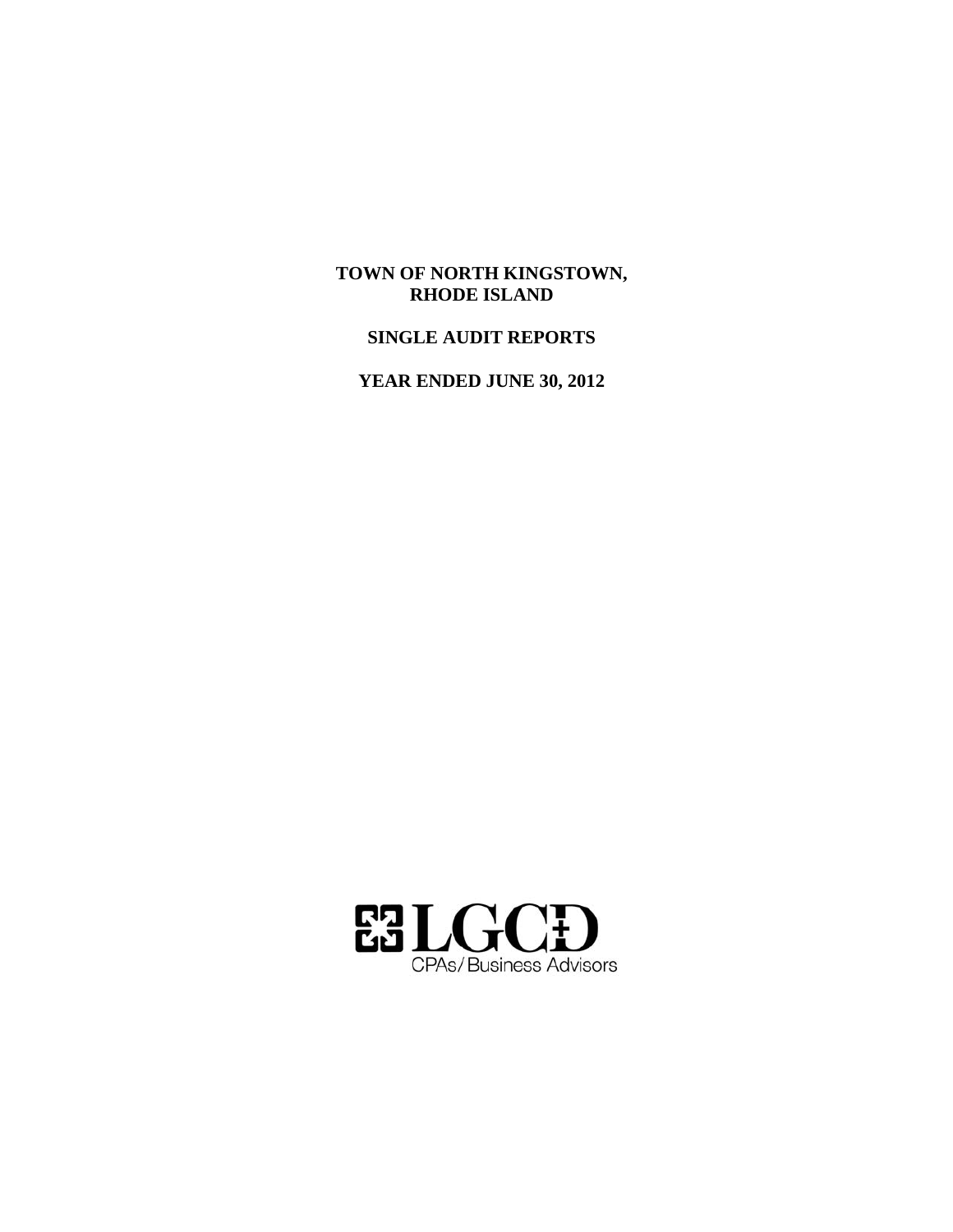# SINGLE AUDIT REPORTS

# YEAR ENDED JUNE 30, 2012

# **CONTENTS**

Page

| Independent Auditors' Report on Compliance with Requirements That Could Have a<br>Direct and Material Effect on Each Major Program and on Internal Control over<br>Compliance and on the Schedule of Expenditures of Federal Awards in Accordance with<br><b>OMB</b> Circular A-133 | $1 - 3$  |
|-------------------------------------------------------------------------------------------------------------------------------------------------------------------------------------------------------------------------------------------------------------------------------------|----------|
| Schedule of expenditures of federal awards and notes thereto                                                                                                                                                                                                                        | $4 - 5$  |
| Independent Auditors' Report on Internal Control over Financial Reporting and on<br>Compliance and Other Matters Based on an Audit of Financial Statements Performed in<br>Accordance with Government Auditing Standards                                                            | $6 - 7$  |
| Schedule of findings and questioned costs                                                                                                                                                                                                                                           | $8 - 15$ |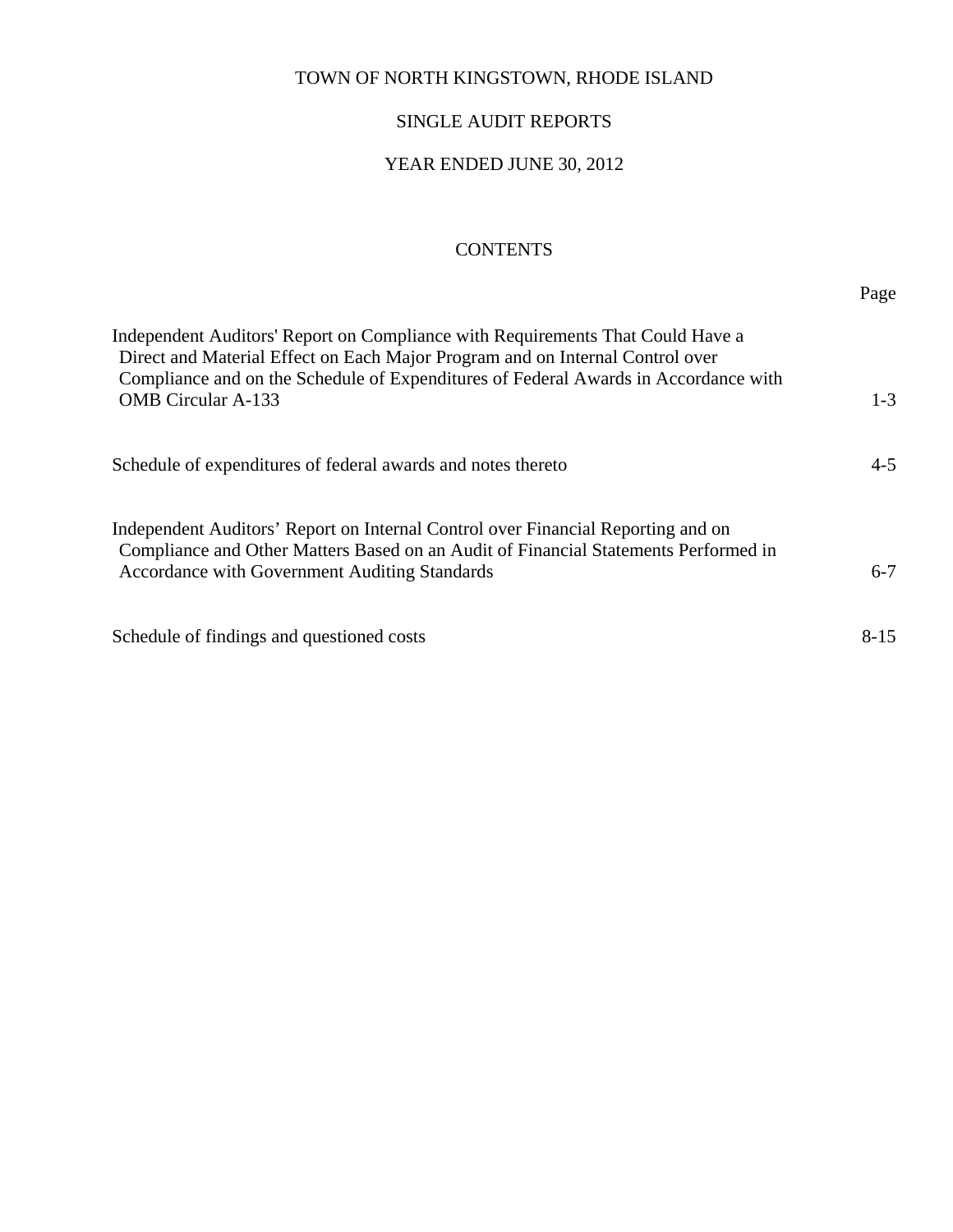

**Independent Auditors' Report on Compliance with Requirements That Could Have a Direct and Material Effect on Each Major Program and on Internal Control over Compliance and on the Schedule of Expenditures of Federal Awards in Accordance with OMB Circular A-133**

Honorable President and Members of the Town Council Town of North Kingstown, Rhode Island North Kingstown, Rhode Island

#### **Compliance**

 We have audited the compliance of the Town of North Kingstown, Rhode Island (the Town) with the types of compliance requirements described in the OMB Circular A-133 Compliance Supplement that could have a direct and material effect on each of its major federal programs for the year ended June 30, 2012. The Town's major federal programs are identified in the summary of auditors' results section of the accompanying schedule of findings and questioned costs. Compliance with the requirements of laws, regulations, contracts and grants applicable to each of its major federal programs is the responsibility of the Town's management. Our responsibility is to express an opinion on the Town's compliance based on our audit.

 We conducted our audit of compliance in accordance with auditing standards generally accepted in the United States of America; the standards applicable to financial audits contained in Government Auditing Standards, issued by the Comptroller General of the United States; and OMB Circular A-133, Audits of States, Local Governments, and Non-Profit Organizations. Those standards and OMB Circular A-133 require that we plan and perform the audit to obtain reasonable assurance about whether noncompliance with the types of compliance requirements referred to above that could have a direct and material effect on a major federal program occurred. An audit includes examining, on a test basis, evidence about the Town's compliance with those requirements and performing such other procedures as we considered necessary in the circumstances. We believe that our audit provides a reasonable basis for our opinion. Our audit does not provide a legal determination of the Town's compliance with those requirements.

 In our opinion, the Town complied, in all material respects, with the requirements referred to above that could have a direct and material effect on each of its major federal programs for the year ended June 30, 2012.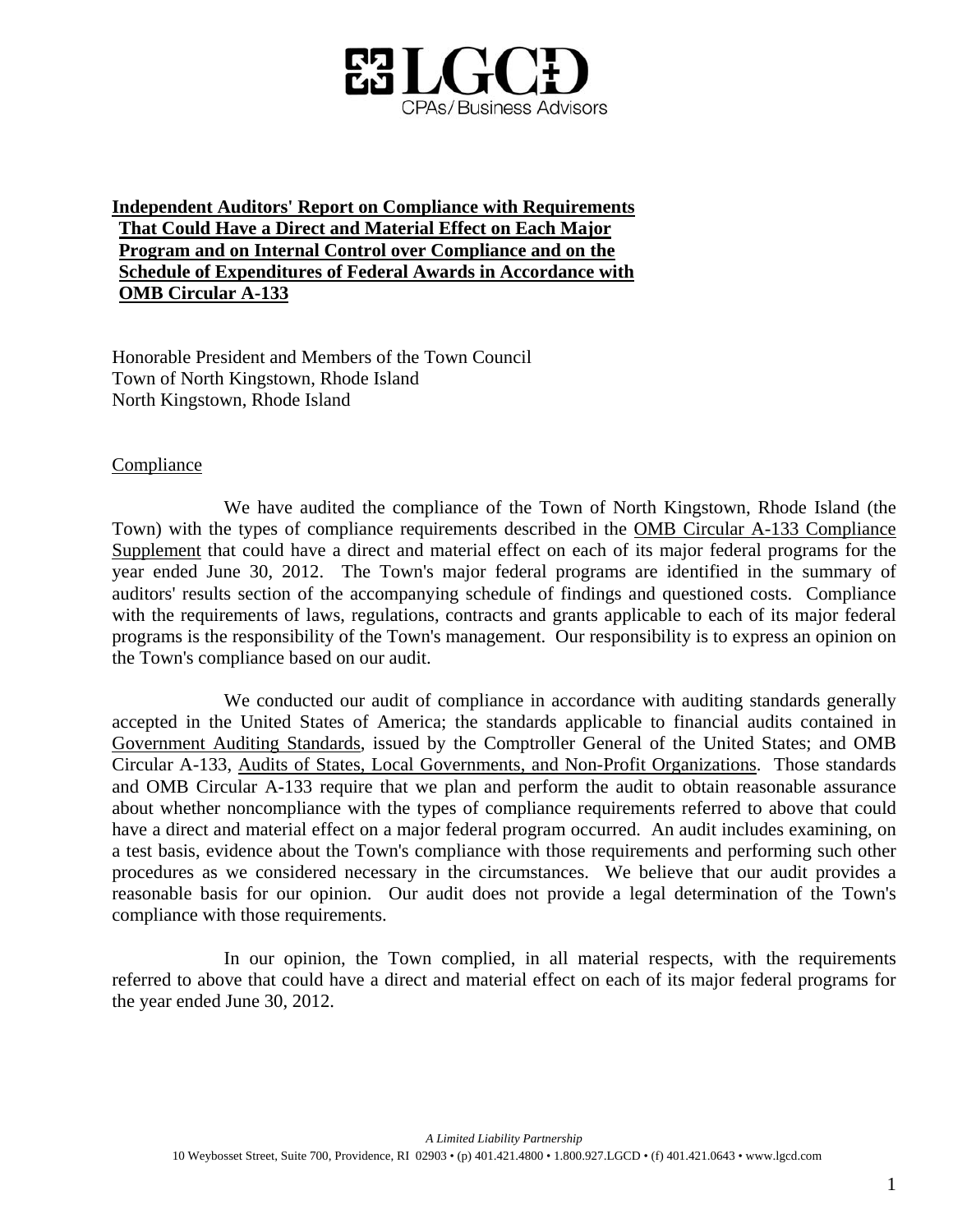## **Independent Auditors' Report on Compliance with Requirements That Could Have a Direct and Material Effect on Each Major Program and on Internal Control over Compliance and on the Schedule of Expenditures of Federal Awards in Accordance with OMB Circular A-133 (Continued)**

Honorable President and Members of the Town Council Town of North Kingstown, Rhode Island

## Internal Control over Compliance

 Management of the Town is responsible for establishing and maintaining effective internal control over compliance with the requirements of laws, regulations, contracts, and grants applicable to federal programs. In planning and performing our audit, we considered the Town's internal control over compliance with the requirements that could have a direct and material effect on a major federal program to determine the auditing procedures for the purpose of expressing our opinion on compliance and to test and report on internal control over compliance in accordance with OMB Circular A-133, but not for the purpose of expressing an opinion on the effectiveness of internal control over compliance. Accordingly, we do not express an opinion on the effectiveness of the Town's internal control over compliance.

 A deficiency in internal control over compliance exists when the design or operation of a control over compliance does not allow management or employees, in the normal course of performing their assigned functions, to prevent, or detect and correct, noncompliance with a type of compliance requirement of a federal program on a timely basis. A material weakness in internal control over compliance is a deficiency, or combination of deficiencies, in internal control over compliance, such that there is a reasonable possibility that material noncompliance with a type of compliance requirement of a federal program will not be prevented, or detected and corrected, on a timely basis.

 Our consideration of internal control over compliance was for the limited purpose described in the preceding paragraph of this section and was not designed to identify all deficiencies in internal control over compliance that might be deficiencies, significant deficiencies, or material weaknesses. We did not identify any deficiencies in internal control over compliance that we consider to be significant deficiencies or material weaknesses, as defined above.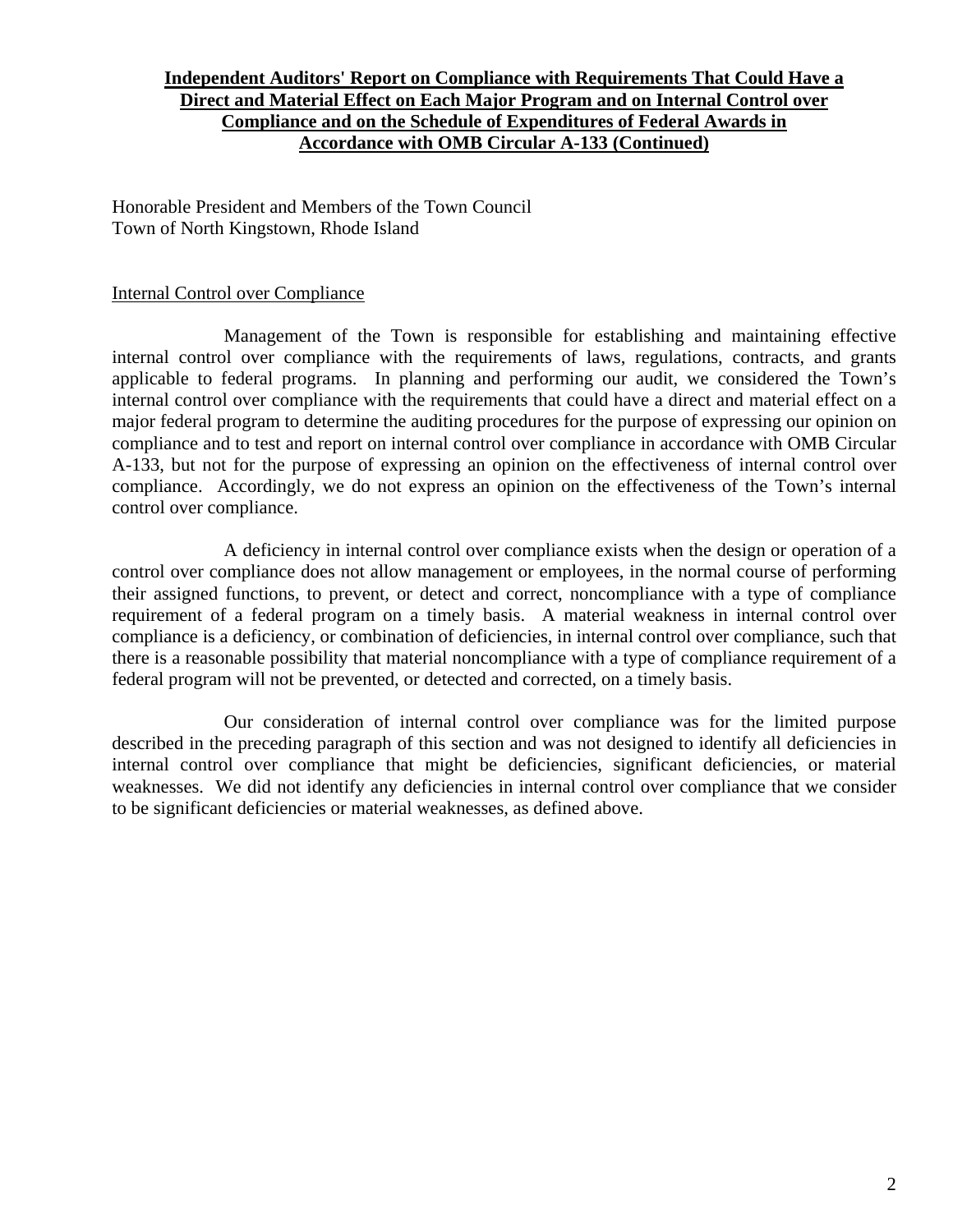### **Independent Auditors' Report on Compliance with Requirements That Could Have a Direct and Material Effect on Each Major Program and on Internal Control over Compliance and on the Schedule of Expenditures of Federal Awards in Accordance with OMB Circular A-133 (Continued)**

Honorable President and Members of the Town Council Town of North Kingstown, Rhode Island

#### Schedule of Expenditures of Federal Awards

 We have audited the basic financial statements of the governmental activities, the business-type activities, the discretely presented component unit, each major fund, and the aggregate remaining fund information of the Town of North Kingstown, Rhode Island as of and for the year ended June 30, 2012, and have issued our report thereon dated January 31, 2013. Our audit was performed for the purpose of forming our opinions on the financial statements that collectively comprise the Town's basic financial statements. The accompanying schedule of expenditures of federal awards is presented for purposes of additional analysis as required by OMB Circular A-133 and is not a required part of the basic financial statements. Such information is the responsibility of management and was derived from and relates directly to the underlying accounting and other records used to prepare the financial statements. The information has been subjected to the auditing procedures applied in the audit of the financial statements and certain other procedures, including comparing and reconciling such information directly to the underlying accounting and other records used to prepare the financial statements or to the financial statements themselves, and other additional procedures in accordance with auditing standards generally accepted in the United States of America. In our opinion, the schedule of expenditures of federal awards is fairly stated in all material respects in relation to the financial statements as a whole.

 The purpose of this report is solely to describe the scope of our testing of compliance with the types of compliance requirements applicable to each of the Town's major programs and our testing of internal control over compliance and the results of our testing, and to provide an opinion on the Town's compliance but not to provide an opinion on the effectiveness of the Town's internal control over compliance. This report is an integral part of an audit performed in accordance with Government Auditing Standards in considering the Town's compliance with requirements applicable to each major program and its internal control over compliance. Accordingly, this report is not suitable for any other purpose.

LGCED LLP

January 31, 2013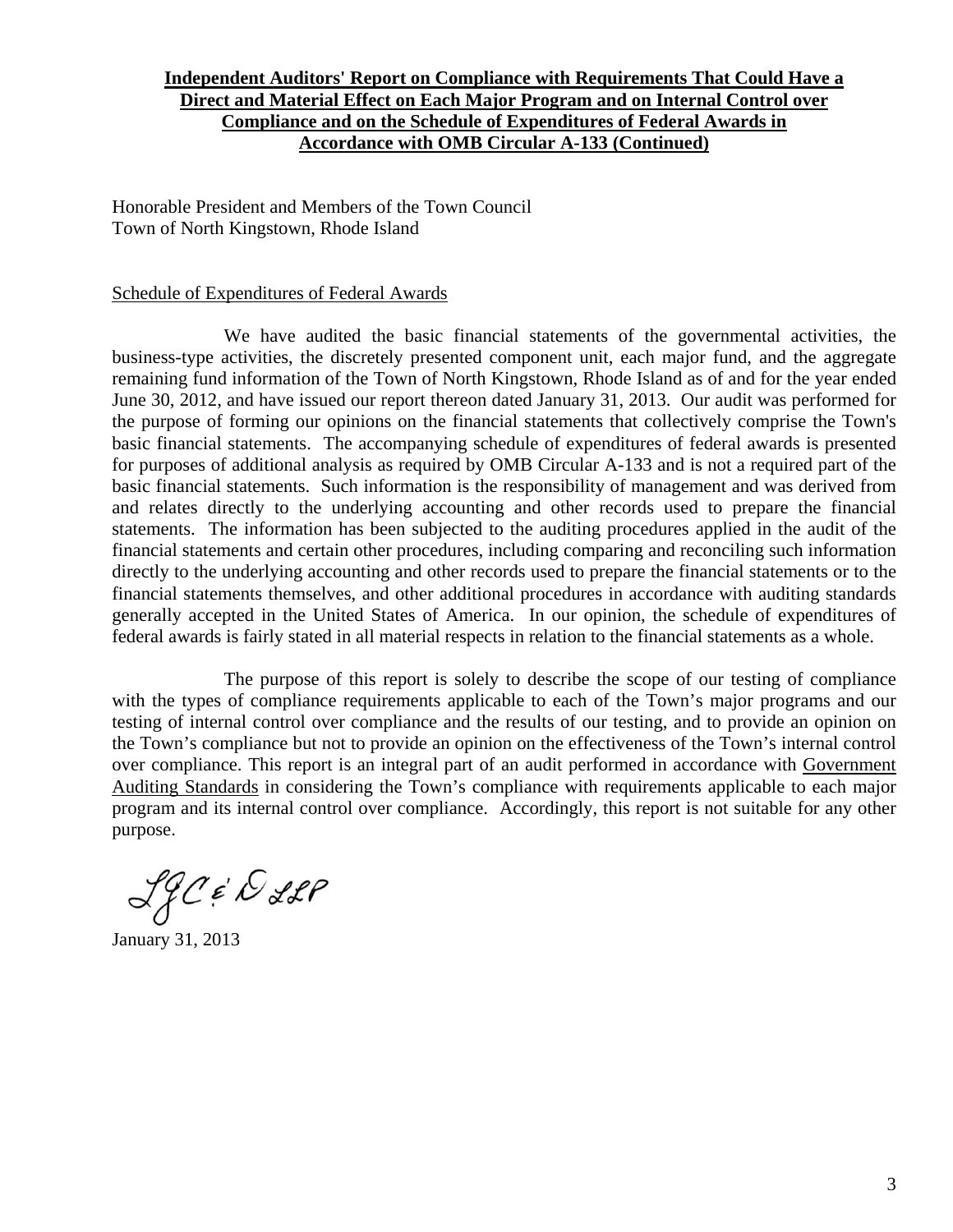#### **SCHEDULE OF EXPENDITURES OF FEDERAL AWARDS**

#### **YEAR ENDED JUNE 30, 2012**

|                                                                                                                             | Federal<br><b>CFDA</b> | Pass-Through                     |                      |
|-----------------------------------------------------------------------------------------------------------------------------|------------------------|----------------------------------|----------------------|
| Federal Grantor/Pass-Through Grantor/Program Title                                                                          | Number                 | <b>Identifying Number</b>        | <b>Expenditures</b>  |
| U.S. DEPARTMENT OF AGRICULTURE<br>Passed through the RI Department of Education                                             |                        |                                  |                      |
| <b>Child Nutrition Cluster:</b><br>School Breakfast Program                                                                 | 10.553                 | N/A                              | \$<br>83,247         |
| National School Lunch Program                                                                                               | 10.555                 | N/A                              | 346,787              |
| Special Milk Program for Children                                                                                           | 10.556                 | N/A                              | 3,625                |
|                                                                                                                             |                        |                                  | 433,659              |
| Emergency Food Assistance Program (Food Commodities)                                                                        | 10.569                 | N/A                              | 50,182               |
| Fresh Fruit and Vegetable Program                                                                                           | 10.582                 | N/A                              | 17,942               |
| <b>Total U.S. Department Agriculture</b>                                                                                    |                        |                                  | 501,783              |
| U.S. DEPARTMENT OF HOUSING AND URBAN DEVELOPMENT:                                                                           |                        |                                  |                      |
| Passed through the RI Department of Administration                                                                          |                        |                                  |                      |
| Community Development Block Grant (CDBG)                                                                                    | 14.218                 | N/A                              | 333,981              |
| <b>Total U.S. Department of Housing and Urban Development</b>                                                               |                        |                                  | 333,981              |
| <b>U.S. DEPARTMENT OF JUSTICE:</b>                                                                                          |                        |                                  |                      |
| Passed through the RI Department of Public Safety                                                                           |                        |                                  |                      |
| Edward Byrne Memorial Justice Assistance Grant Program<br><b>Total U.S. Department of Justice</b>                           | 16.738                 | N/A                              | 31,464<br>31,464     |
|                                                                                                                             |                        |                                  |                      |
| U.S. DEPARTMENT OF TRANSPORTATION:                                                                                          |                        |                                  |                      |
| Passed through the RI Department of Transportation<br>Highway Planning and Construction - ARRA                              | 20.205                 | N/A                              | 833,889              |
| <b>Total U.S. Department of Transportation</b>                                                                              |                        |                                  | 833,889              |
|                                                                                                                             |                        |                                  |                      |
| ENVIRONMENTAL PROTECTION AGENCY:                                                                                            |                        |                                  |                      |
| Passed through the RI Clean Water Finance Agency<br>Capitalization Grants for Clean Water State Revolving Funds - ARRA      | 66.458                 | N/A                              | 136,767              |
| <b>Total Environmental Protection Agency</b>                                                                                |                        |                                  | 136,767              |
|                                                                                                                             |                        |                                  |                      |
| <b>U.S. DEPARTMENT OF ENERGY:</b><br>Passed through the RI Office of Energy Resources                                       |                        |                                  |                      |
| Energy Efficiency and Conservation Block Grant - ARRA                                                                       | 81.128                 | N/A                              | 65,554               |
| <b>Total U.S. Department of Energy</b>                                                                                      |                        |                                  | 65,554               |
| <b>U.S. DEPARTMENT OF EDUCATION:</b><br>Passed through the RI Department of Education<br>Special Education Cluster - IDEA:  |                        |                                  |                      |
| Special Education - Grants to States (IDEA, Part B)                                                                         | 84.027A                | 2725-13202-201                   | 963,313              |
| Special Education - Grants to States (IDEA Child Opportunity Zone)<br>Special Education - Preschool Grants (IDEA Preschool) | 84.027A<br>84.173A     | 2720-10501-201<br>2725-13502-201 | 5,000<br>28,375      |
| Special Education - Grants to States (IDEA, Part B) - ARRA                                                                  | 84.391                 | 4572-10202-101                   | 84,872               |
| Special Education - Preschool Grants (IDEA Preschool) - ARRA                                                                | 84.392                 | 4572-10802-101                   | 16,540               |
|                                                                                                                             |                        |                                  | 1,098,100            |
| Title I Grants to Local Education Agencies                                                                                  | 84.010                 | 2725-11702-201                   | 613,953              |
| Twenty-First Century Community Learning Centers                                                                             | 84.287                 | 2725-16602-240                   | 166,723              |
| English Language Acquisition State Grants                                                                                   | 84.365                 | 2725-16502-201                   | 3,115                |
| Education for Homeless Children and Youth - 2012<br>Education for Homeless Children and Youth - 2011                        | 84.196A<br>84.196A     | 2725-10202-201<br>2725-10202-201 | 36,828<br>645        |
| <b>Education Technology State Grants</b>                                                                                    | 84.318X                | 2725-12202-240                   | 20,919               |
| <b>Improving Teacher Quality State Grants</b>                                                                               | 84.367A                | 2725-16402-201                   | 203,818              |
| <b>Education Technology State Grants - ARRA</b>                                                                             | 84.386                 | 4572-10702-230                   | 100,033              |
|                                                                                                                             |                        |                                  |                      |
| SFSF Federal Stabilization - Race-To-The-Top Incentive Grants - ARRA:                                                       |                        |                                  |                      |
| Race to the Top-Standards and Curriculum<br>Race to the Top-Instructional Improvement System                                | 84.395<br>84.395       | 4572-13502-110<br>4572-13502-120 | 11,131<br>7,923      |
| Race to the Top-Education Effectiveness                                                                                     | 84.395                 | 4572-13502-130                   | 25,341               |
| Race to the Top-Instructional Improvement System Set Aside                                                                  | 84.395                 | 4572-13502-160                   | 8,964                |
| Race to the Top-Education Effectiveness Set Aside<br>Race to the Top-Human Capital Set Aside                                | 84.395<br>84.395       | 4572-13502-170<br>4572-13502-180 | 177<br>20,043        |
|                                                                                                                             |                        |                                  | 73,579               |
|                                                                                                                             |                        |                                  |                      |
| <b>Education Jobs Fund</b><br><b>Total U.S. Department of Education</b>                                                     | 84.410                 | 4572-13102-101                   | 493,996<br>2,811,709 |
|                                                                                                                             |                        |                                  |                      |
| U.S. DEPARTMENT OF HEALTH AND HUMAN SERVICES:                                                                               |                        |                                  |                      |
| Passed through the RI Department of Health<br>Health Promotion and Disease Prevention Research Centers - ARRA               | 93.542                 | N/A                              | 223,259              |
| <b>Total U.S. Department of Health and Human Services</b>                                                                   |                        |                                  | 223,259              |
|                                                                                                                             |                        |                                  |                      |
| U.S. DEPARTMENT OF HOMELAND SECURITY:<br>Passed through the RI Militia of the State                                         |                        |                                  |                      |
| <b>State Homeland Security Program</b>                                                                                      | 97.073                 | N/A                              | 21,131               |
| Port Security Grant Program                                                                                                 | 97.056                 | N/A                              | 40,967               |
| <b>Total U.S. Department of Homeland Security</b>                                                                           |                        |                                  | 62,098               |
| Total expenditures of federal awards                                                                                        |                        |                                  | 5,000,504<br>\$      |

See notes to schedule of expenditures of federal awards. 4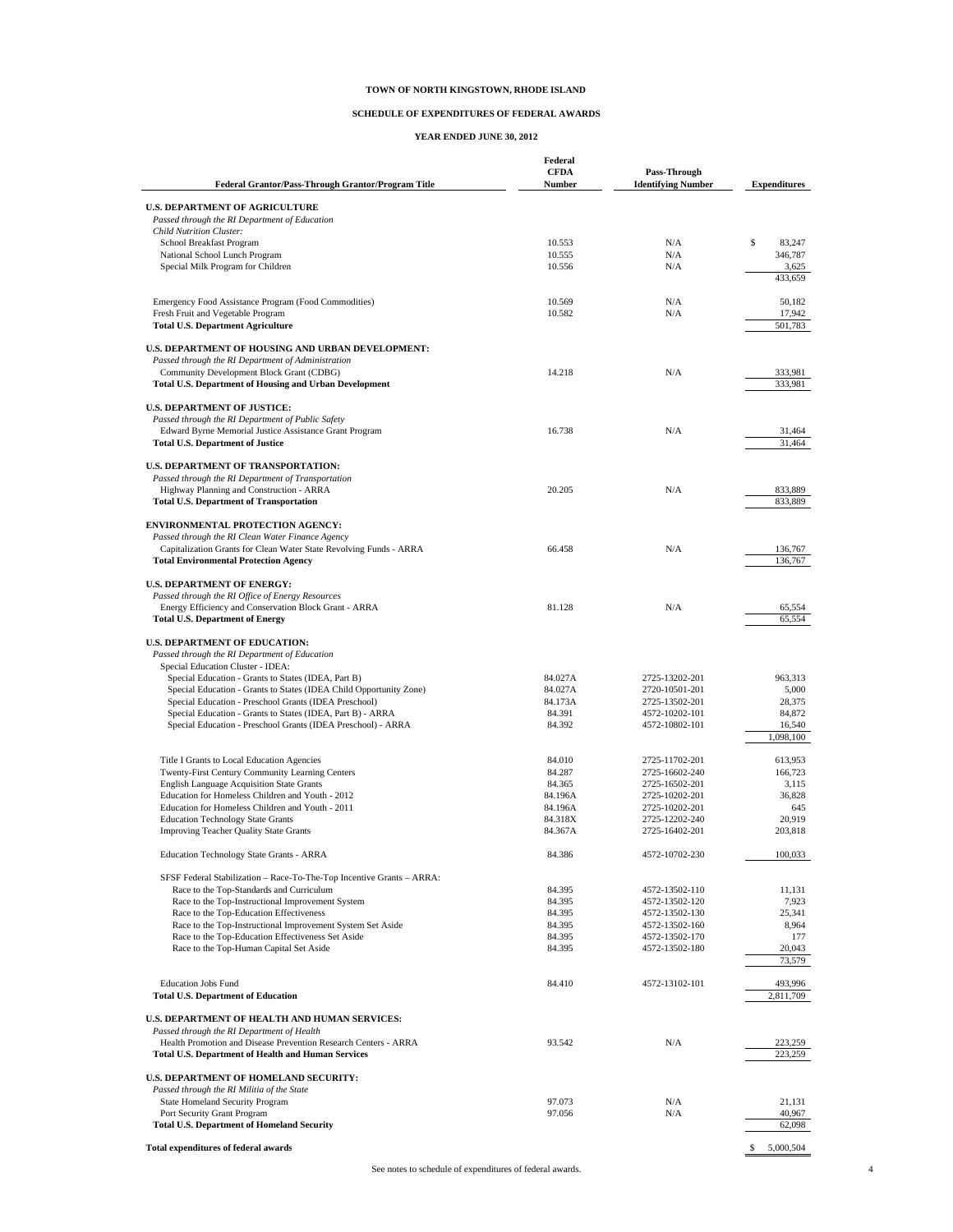## NOTES TO SCHEDULE OF EXPENDITURES OF FEDERAL AWARDS

### YEAR ENDED JUNE 30, 2012

1. Summary of significant accounting policies:

 The accompanying schedule of expenditures of federal awards includes the federal grant activity of the Town of North Kingstown, Rhode Island (the Town) and is presented on the modified accrual basis of accounting. The information in this schedule is presented in accordance with the requirements of OMB Circular A-133, Audits of States, Local Governments, and Non-Profit Organizations; therefore, some amounts presented in this schedule may differ from amounts presented in, or used in the preparation of, the basic financial statements.

#### 2. Aid-in-kind:

 During the year ended June 30, 2012, the Town received aid-in-kind, in the form of miscellaneous food items, from the United States Department of Agriculture (USDA) passed through the State of Rhode Island Department of Education. The value of these items received by the Town's school lunch program totaled \$50,182.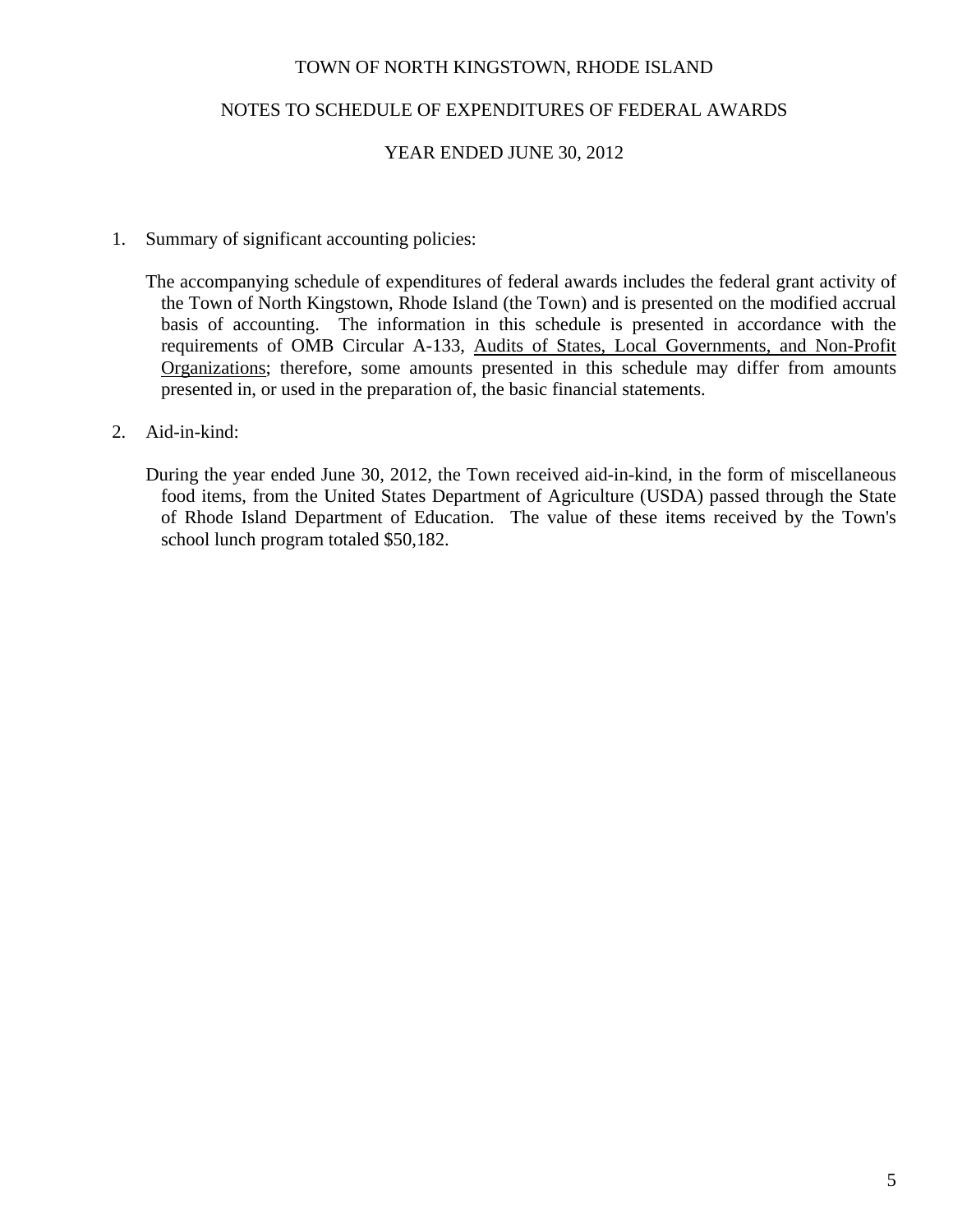

## **Independent Auditors' Report on Internal Control over Financial Reporting and on Compliance and Other Matters Based on an Audit of Financial Statements Performed in Accordance with Government Auditing Standards**

Honorable President and Members of the Town Council Town of North Kingstown, Rhode Island North Kingstown, Rhode Island

 We have audited the financial statements of the governmental activities, the business-type activities, the discretely presented component unit, each major fund, and the aggregate remaining fund information of the Town of North Kingstown, Rhode Island (the Town), as of and for the year ended June 30, 2012, which collectively comprise the Town's basic financial statements, and have issued our report thereon dated January 31, 2013. We conducted our audit in accordance with auditing standards generally accepted in the United States of America and the standards applicable to financial audits contained in Government Auditing Standards, issued by the Comptroller General of the United States.

#### Internal Control over Financial Reporting

 Management of the Town is responsible for establishing and maintaining effective internal control over financial reporting. In planning and performing our audit, we considered the Town's internal control over financial reporting as a basis for designing our auditing procedures for the purpose of expressing our opinion on the financial statements, but not for the purpose of expressing an opinion on the effectiveness of the Town's internal control over financial reporting. Accordingly, we do not express an opinion on the effectiveness of the Town's internal control over financial reporting.

 A deficiency in internal control exists when the design or operation of a control does not allow management or employees, in the normal course of performing their assigned functions, to prevent, or detect and correct misstatements on a timely basis. A material weakness is a deficiency, or combination of deficiencies, in internal control such that there is a reasonable possibility that a material misstatement of the entity's financial statements will not be prevented, or detected and corrected on a timely basis.

 Our consideration of internal control over financial reporting was for the limited purpose described in the first paragraph of this section and was not designed to identify all deficiencies in internal control over financial reporting that might be deficiencies, significant deficiencies, or material weaknesses. We did not identify any deficiencies in internal control over financial reporting that we consider to be material weaknesses, as defined above. However, we identified certain deficiencies in internal control over financial reporting, described in the accompanying schedule of findings and questioned costs as Items 2012-1 through 2012-4, that we consider to be significant deficiencies in internal control over financial reporting. A significant deficiency is a deficiency, or a combination of deficiencies, in internal control that is less severe than a material weakness, yet important enough to merit attention by those charged with governance.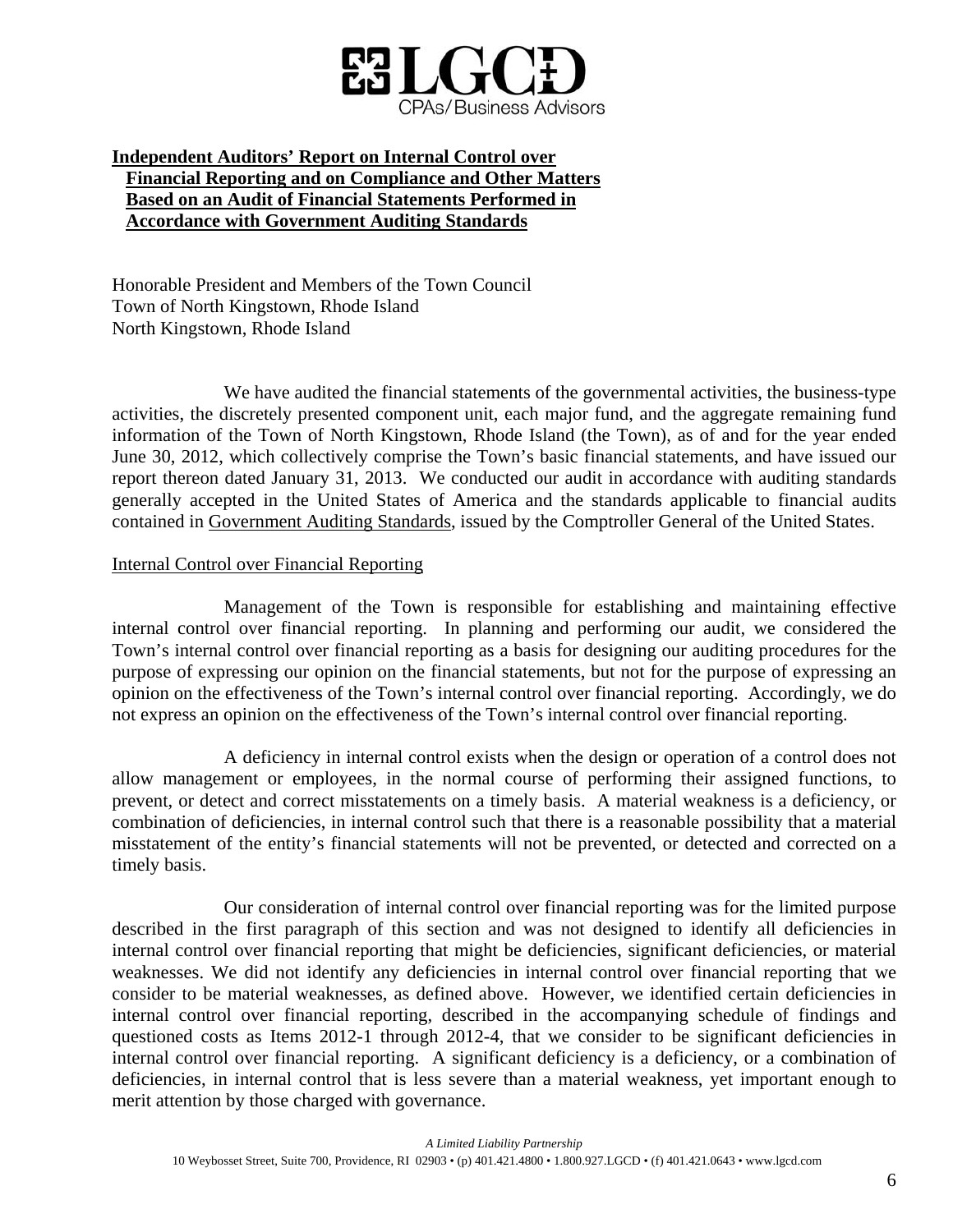## **Independent Auditors' Report on Internal Control over Financial Reporting and on Compliance and Other Matters Based on an Audit of Financial Statements Performed in Accordance with Government Auditing Standards (Continued)**

Honorable President and Members of the Town Council Town of North Kingstown, Rhode Island

#### Compliance and Other Matters

 As part of obtaining reasonable assurance about whether the Town's financial statements are free of material misstatement, we performed tests of its compliance with certain provisions of laws, regulations, contracts, and grant agreements, noncompliance with which could have a direct and material effect on the determination of financial statement amounts. However, providing an opinion on compliance with those provisions was not an objective of our audit and, accordingly, we do not express such an opinion. The results of our tests disclosed no instances of noncompliance or other matters that are required to be reported under Government Auditing Standards.

 The Town's responses to the findings identified in our audit are described in the accompanying schedule of findings and questioned costs. We did not audit the Town's responses and, accordingly, we express no opinion on them.

 This report is intended solely for the information and use of the Town of North Kingstown, Rhode Island, its management, others within the entity, and federal awarding agencies and pass-through entities and is not intended to be and should not be used by anyone other than these specified parties.

LGCED LLP

January 31, 2013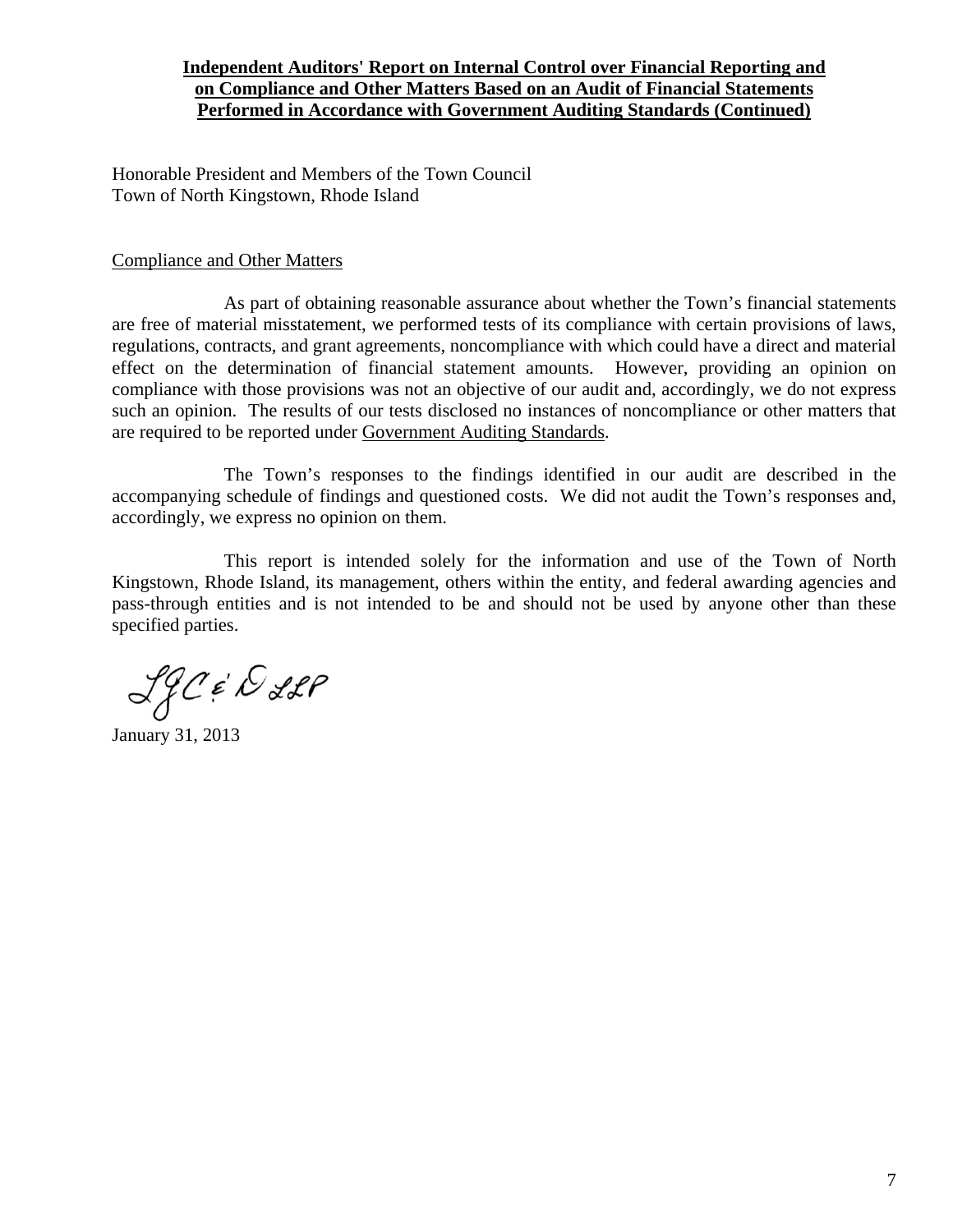# SCHEDULE OF FINDINGS AND QUESTIONED COSTS

# YEAR ENDED JUNE 30, 2012

# **Section I – Summary of Auditors' Results**

# **Financial Statements**

| Type of auditors' report issued:                                                                              |                                                                                                     | Unqualified     |                    |  |  |  |
|---------------------------------------------------------------------------------------------------------------|-----------------------------------------------------------------------------------------------------|-----------------|--------------------|--|--|--|
| Internal control over financial reporting:<br>Material weakness(es) identified?<br>to be material weaknesses? | Significant deficiency(ies) identified not considered                                               | yes<br>yes<br>X | X<br>no<br>no      |  |  |  |
|                                                                                                               | Noncompliance material to financial statements noted?                                               | yes             | no<br>X            |  |  |  |
| <b>Federal Awards</b>                                                                                         |                                                                                                     |                 |                    |  |  |  |
| Internal control over major programs:<br>Material weakness(es) identified?<br>to be material weaknesses?      | Significant deficiency(ies) identified not considered                                               | yes<br>yes      | X<br>no<br>no<br>X |  |  |  |
| Type of auditors' report issued on compliance for<br>major programs:                                          |                                                                                                     | Unqualified     |                    |  |  |  |
| Section .510(a)?                                                                                              | Any audit findings disclosed that are required to be<br>reported in accordance with Circular A-133, | yes             | No<br>X            |  |  |  |
| Identification of major programs:                                                                             |                                                                                                     |                 |                    |  |  |  |
| <b>CFDA</b> Number                                                                                            | <b>Name of Federal Program</b>                                                                      |                 |                    |  |  |  |
| 10.553, 10.555,<br>10.556<br>20.205<br>84.173A, 84.027A,                                                      | <b>Child Nutrition Cluster</b><br><b>Highway Planning and Construction</b>                          |                 |                    |  |  |  |
| 84.391, 84.392                                                                                                | <b>Special Education Cluster</b>                                                                    |                 |                    |  |  |  |
| 93.542                                                                                                        | Health Promotion and Disease Prevention Research Centers                                            |                 |                    |  |  |  |
| Dollar threshold used to distinguish between<br>Type A and Type B programs:                                   |                                                                                                     | \$300,000       |                    |  |  |  |
| Auditee qualified as low-risk auditee?                                                                        |                                                                                                     | yes             | X<br>no            |  |  |  |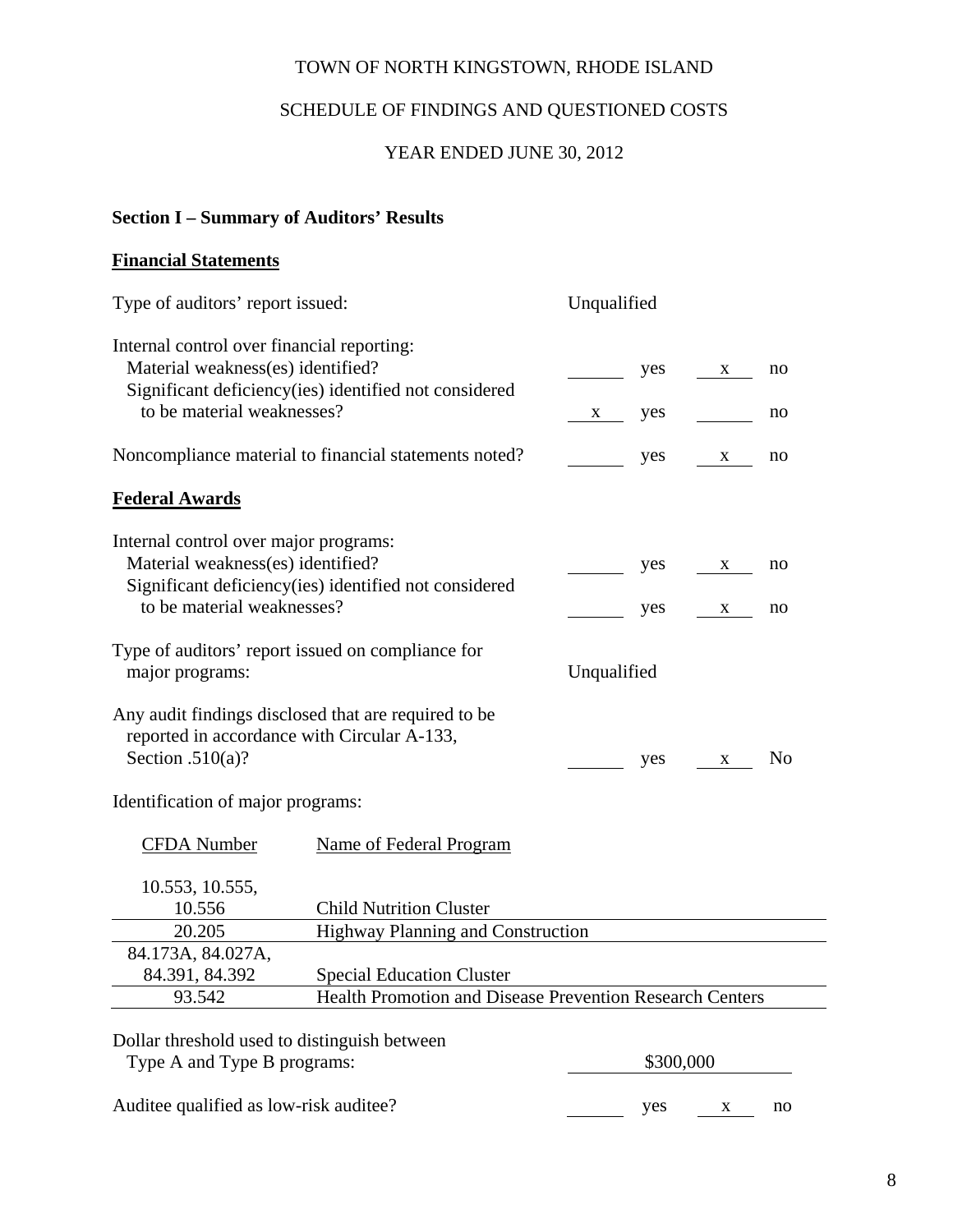## SCHEDULE OF FINDINGS AND QUESTIONED COSTS (CONTINUED)

## YEAR ENDED JUNE 30, 2012

#### **Section II – Financial Statement Findings**

#### *2012-1 Cash:*

#### *Observations:*

By its nature, cash is an asset more susceptible to the risk of theft or other misappropriation and misstatement. The Town's internal controls related to cash deposits and monthly bank reconciliations are key controls that serve to reduce the risk of misstatement due to fraud or error. During the performance of audit procedures, the following was noted:

- Cash collected at different locations within the Town is brought to the Town Hall for deposit to the bank and recording to the general ledger. Certain School Department deposits, totaling \$15,379, that the School Department asserts were brought to the Town Hall for deposit, did not get deposited to the bank or recorded to the general ledger. The Town's system of controls did not timely identify that the deposits were deposited to the bank. The School Department was successful in obtaining replacements for the portion of the deposits that were in check format, and the ultimate loss to the School Department was about \$500.
- There were instances when monthly bank reconciliations were not performed timely.
- There is no independent review or sign-off on the bank reconciliation from someone other than the individual performing the reconciliation. The necessity of a system of checks and balances such as this ensures that an organization is not dependent solely upon one individual's work or performance.

### *Recommendations:*

The more standardized procedures are throughout an organization, the less likelihood there is for errors to occur. If an organization has many locations that receive cash (checks, cash or credit card payments), then the procedures for controlling the cash prior to deposit should be standardized to ensure that all cash collected is deposited timely and recorded accurately.

In order to strengthen the safeguards over cash, we recommend the following:

- Implementation of standardized procedures and forms for the acknowledgement of deposits brought to the Town Hall for processing, including a sign-off on the listing of receipts evidencing the transfer of cash from one department to another in order to provide a trail of accountability. In addition, the monthly bank reconciliation process, to be performed by someone independent of the deposit process, should include comparing the listing of deposits sent to the Town Hall that month, received directly from the respective departments, to the actual deposits to the bank as recorded on the monthly bank statement.
- Bank reconciliations should be performed as soon as possible upon receipt of the monthly bank statement.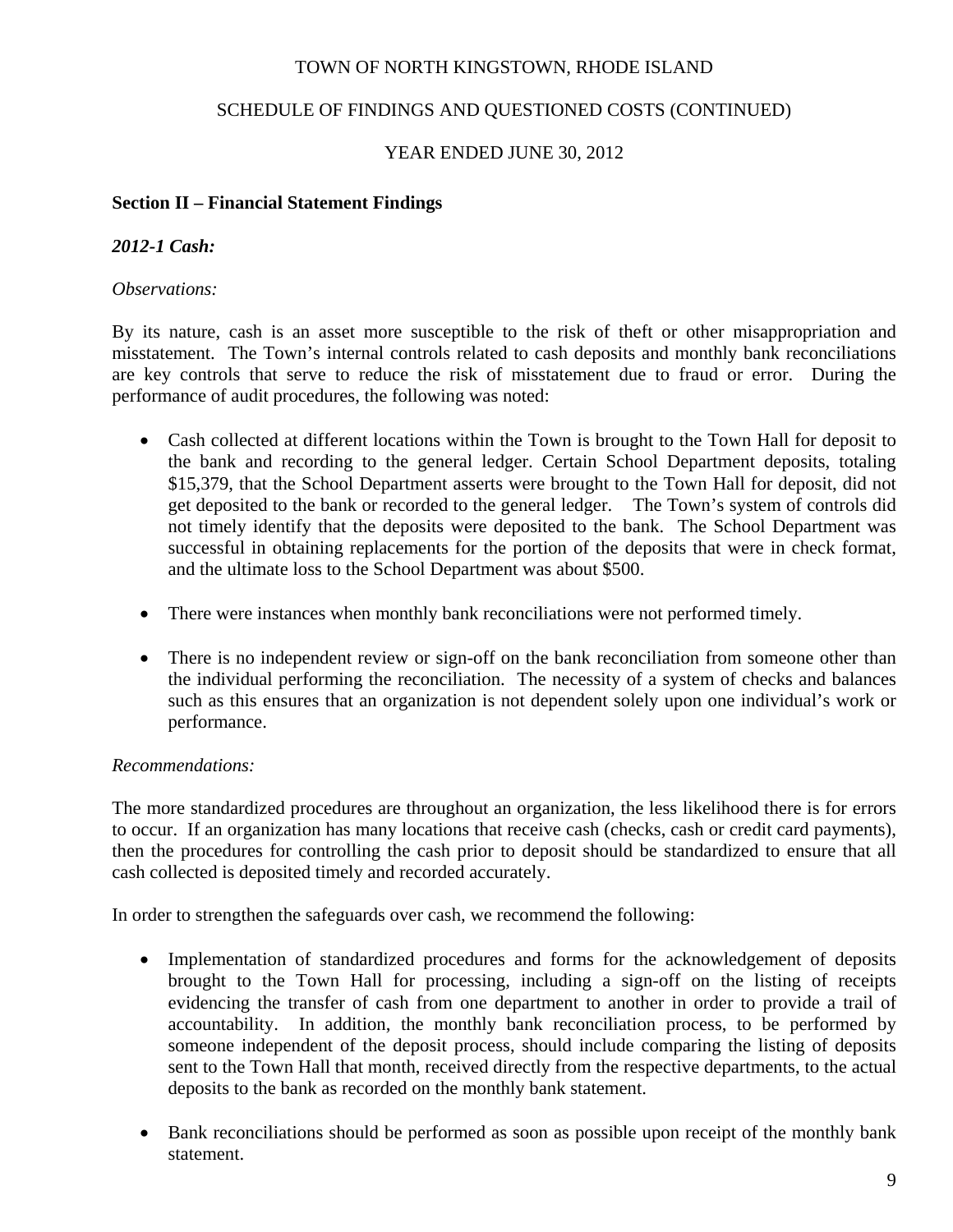## SCHEDULE OF FINDINGS AND QUESTIONED COSTS (CONTINUED)

# YEAR ENDED JUNE 30, 2012

## **Section II – Financial Statement Findings (Continued)**

## *2012-1 Cash (Continued):*

#### *Recommendations (continued):*

- Bank reconciliations should be reviewed within a short time after completion, and signed off to indicate review and approval, by an individual independent of the individual preparing the reconciliation.
- Each department manager should review the monthly revenue and expenditure reports for accuracy and completeness for both revenues and expenditures, as compared to independent expectations.

#### *Response:*

The collections division has already tightened up their internal policies and procedures regarding cash handling from decentralized locations and is now providing the individual with signed consent that the correct amount of cash was properly documented/received and was verified by staff.

The timeliness of reconciling the bank statements has been difficult due to staffing shortages during the end of fiscal year 2012 and beginning of fiscal year 2013. However, we have been able to fill the accounts receivable manager position, the family medical leave staff person has returned, and we were fortunate to hire a full-time employee rather than a part-time employee to complement the finance staff.

#### *2012-2 Town Finance Department and School Business Office Communication:*

#### *Observations:*

The 1992 Integrated Framework on Internal Control issued by the Commission on Sponsoring Organizations (COSO), and adopted by the Government Accounting Office in 2004 as applicable to governments at all levels, lists the fundamental and essential objectives of any government's system of internal controls.

While most governments have implemented many of the recommended elements of the Control Environment and Control Activity components of the COSO report, an equally important component is Information and Communications. This component emphasizes both the **quality** of information generated within the government and the **effectiveness** of communications, whether written or oral, particularly as they relate to the government's ability to prepare accurate financial information on a timely basis. This requires an integrated accounting system and sufficient oral communications among those charged with the responsibility to maintain accounting records to ensure that the financial information being generated by the accounting system is accurate.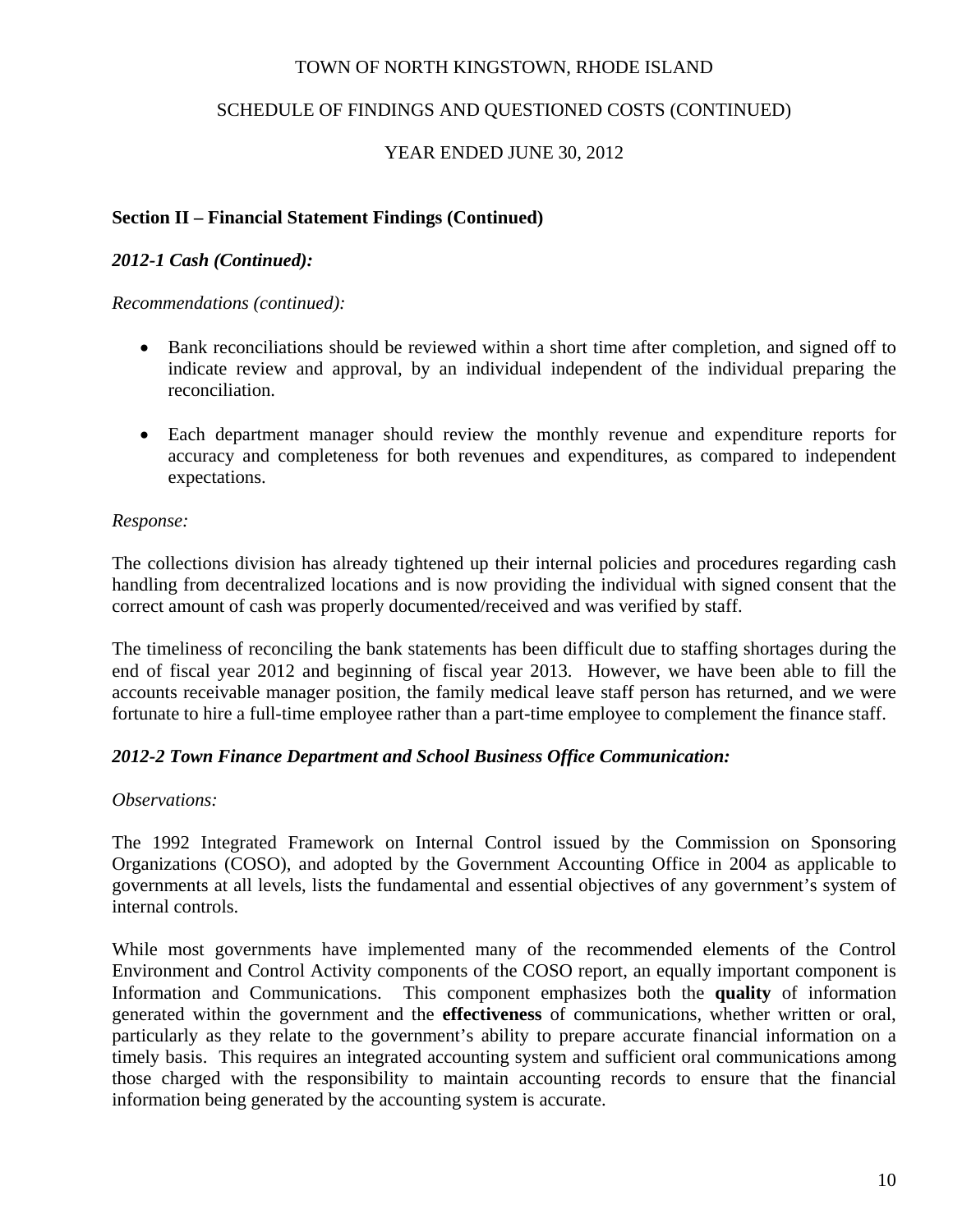## SCHEDULE OF FINDINGS AND QUESTIONED COSTS (CONTINUED)

# YEAR ENDED JUNE 30, 2012

## **Section II – Financial Statement Findings (Continued)**

## *2012-2 Town Finance Department and School Business Office Communication (Continued):*

#### *Observations (continued):*

Much of the financial information of the School Department requires collaborative effort by both the Town Finance Department personnel and School Business Office personnel. However, we observed a lack of timely communication and collaboration among the Town's Finance Department personnel and the School Business Office personnel. Collaboration and cooperation between departments is a key control procedure, based on the significance of the nature and amounts of the transactions to be recorded.

Specific observations include:

• The School Payroll Fund (payroll clearing account) is an agency fund utilized by the Town as a clearing account to record and process payroll transactions, including salaries and benefits. Each time payroll is processed, cash is transferred into the payroll clearing account in an amount sufficient to cover payroll and benefits. By its nature, the balance in the payroll clearing account should approximate zero after all transactions are settled.

At June 30, 2012, there is a \$228,000 unidentified liability, with an offsetting amount in cash, remaining in the payroll clearing account, which appears to date back to the fiscal year ended June 30, 2009.

Because there is no agreement between Town Finance Department personnel and School Business Office personnel as to what the cash and liability represent and how the balances should be resolved, the cash balance remains in the bank account unavailable to the Town.

• The Town Finance Department is the central location for recording general ledger entries affecting the Town-wide nonmajor funds. During the course of the audit, it was noted that several general journal entries proposed by the School Business Office and provided to the Town Finance Department for recording in the general ledger were not recorded for months.

## *Recommendations:*

The Town Finance Department and School Business Office personnel should work to establish a system of communication that allows for the timely recording and resolution of accounting and reporting matters arising in the normal course of business, including the recording of journal entries and other standard transactions.

Specifically, the Town Finance Department and School Business Office personnel should collaborate in researching and resolving the \$228,000 balance in the payroll clearing account.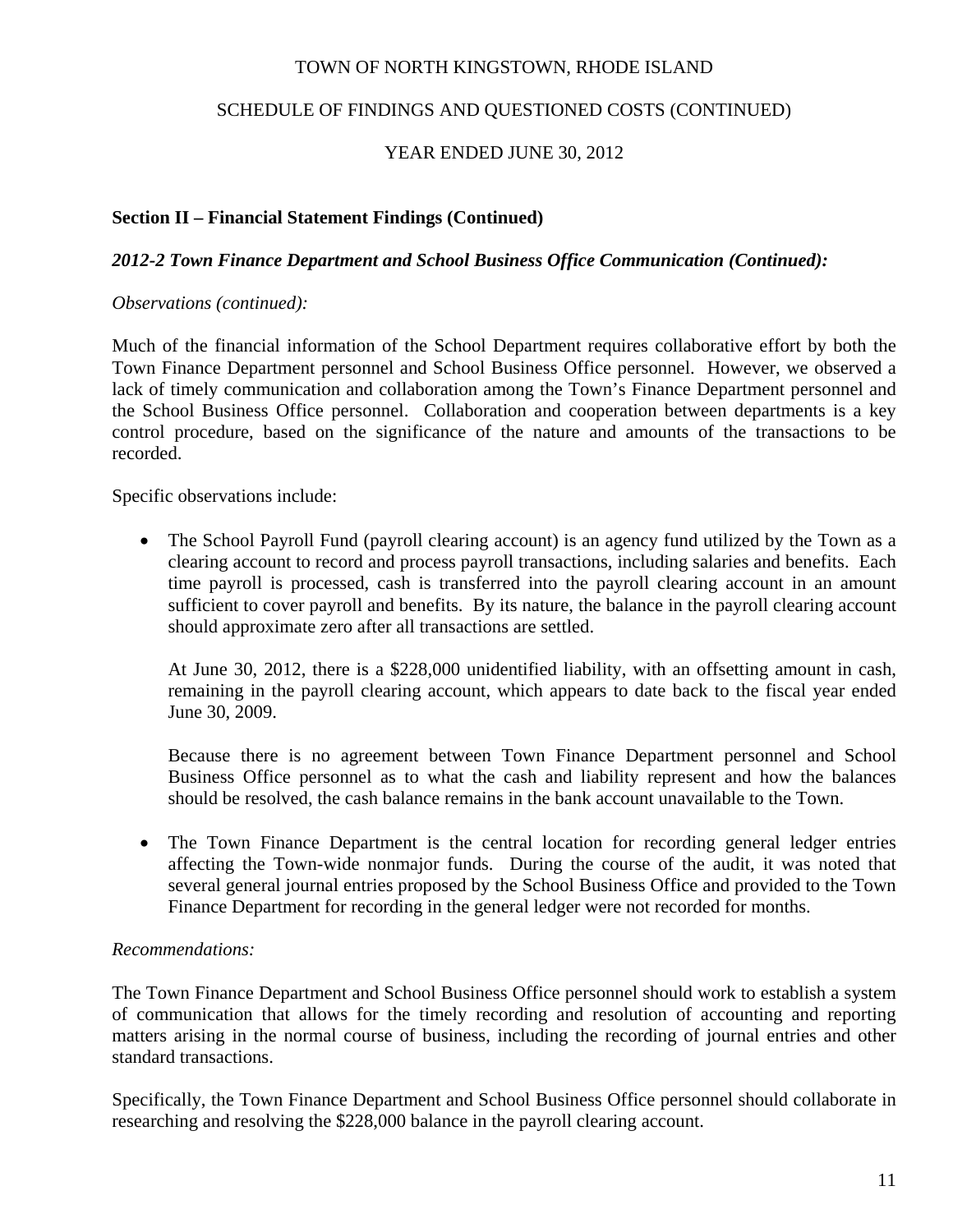## SCHEDULE OF FINDINGS AND QUESTIONED COSTS (CONTINUED)

## YEAR ENDED JUNE 30, 2012

# **Section II – Financial Statement Findings (Continued)**

## *2012-2 Town Finance Department and School Business Office Communication (Continued):*

## *Response:*

Again, staffing shortages contribute to the timely recording of journal entries. However, a conscious effort will be made to stay up-to-date on recording journal entries. It is acknowledged by both groups that communications could be better between the School and the Town. Management of both groups are committed to working on these issues in the future.

The liability of \$228,000 remaining in the School Payroll Fund can and will be transferred to the School Department upon resolution and pursuant to an appropriate reconciliation. Research will be done to identify the nature of the liability.

## *2012-3 Financial Reporting and Close Process:*

## *Observations:*

Accounting principles generally accepted in the United States of America (GAAP) mandate that management of the Town is responsible for the Town's financial statements and external financial reporting. Independent auditors are required to assess whether the Town has properly designed controls placed in operation to prepare financial statements in accordance with GAAP. Based on that assessment, the number and dollar volume of entries that were required to adjust the Town's financial statements to conform to those accounting principles constitutes a significant deficiency in internal control.

In particular, it was noted that:

- The internal year-end closing process does not include adjusting the funds to the required financial reporting basis in accordance with GAAP. Funds are maintained during the year, and were provided to us on a budgetary basis utilizing the modified accrual basis of accounting, which required a significant dollar volume of audit entries.
- Proprietary funds, by their nature, are accounted for under the full accrual GAAP basis of accounting, different from governmental funds. The Town does not maintain its proprietary funds on the full accrual basis, but rather on the budgetary basis utilizing the modified accrual basis of accounting, including the use of encumbrances and the expensing of items that qualify for balance sheet treatment under the full accrual basis (capital assets, principal payments on long-term debt). As a result, a significant dollar volume of audit entries was required.
- Many of the internal year-end closing procedures occurred concurrent with the audit fieldwork. During the course of audit fieldwork, management provided more than thirty journal entries for recording, which significantly affected the balances being audited and caused auditor rework.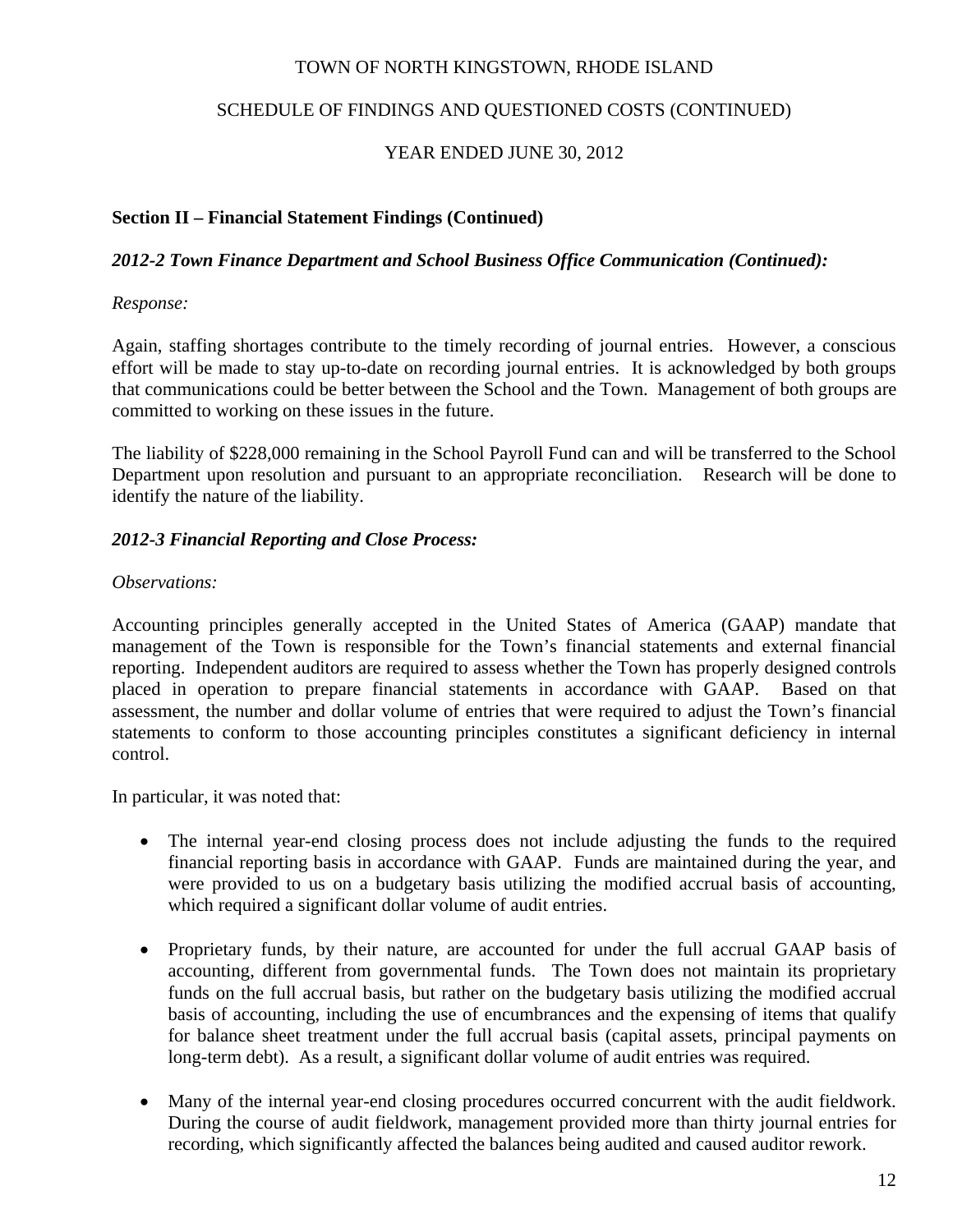## SCHEDULE OF FINDINGS AND QUESTIONED COSTS (CONTINUED)

## YEAR ENDED JUNE 30, 2012

## **Section II – Financial Statement Findings (Continued)**

#### *2012-3 Financial Reporting and Close Process (Continued):*

#### *Recommendations:*

In order to prepare a timely and accurate financial reporting package in accordance with GAAP, we recommend that the Town:

- Conclude the year-end closing process and record all necessary journal entries prior to the start of audit fieldwork, in a timeframe that allows sufficient time for audit completion and timely delivery of the audited financial statements to the State prior to the December 31 reporting deadline.
- Incorporate recording of closing entries so that all funds are presented in accordance with the appropriate basis of accounting and GAAP.

#### *Response:*

Typically, the final close happens in September, 60 days after the fiscal year-end, to allow for the proper posting of accruals. The 2012 fiscal year was not closed until October due to staffing shortages and for allowing certain process to be completed prior to the final close.

The Town has always provided the auditors with trial balances based on the budgetary basis. Town staff will work with the auditors to properly record and prepare financial statements in accordance with GAAP to eliminate the large volume of audit entries. Again, the lateness of these entries was in direct correlation with staffing shortages.

#### *2012-4 Independent Review of Significant Estimates:*

#### *Observations:*

The concept of internal control includes, among other things, the necessity of a system of checks and balances so that an organization such as the Town is not dependent solely upon the accuracy of any one individual's work or performance and it reduces the likelihood that errors (intentional or unintentional) will remain undetected.

Management's estimates, in particular, are particularly susceptible to material misstatement or manipulation (intentional or unintentional), as they may materially change based on assumptions utilized to generate the estimates.

It was noted that there is no independent review of the calculation of the estimated pollution remediation liability related to the landfill clean-up, totaling \$1,660,000 at June 30, 2012.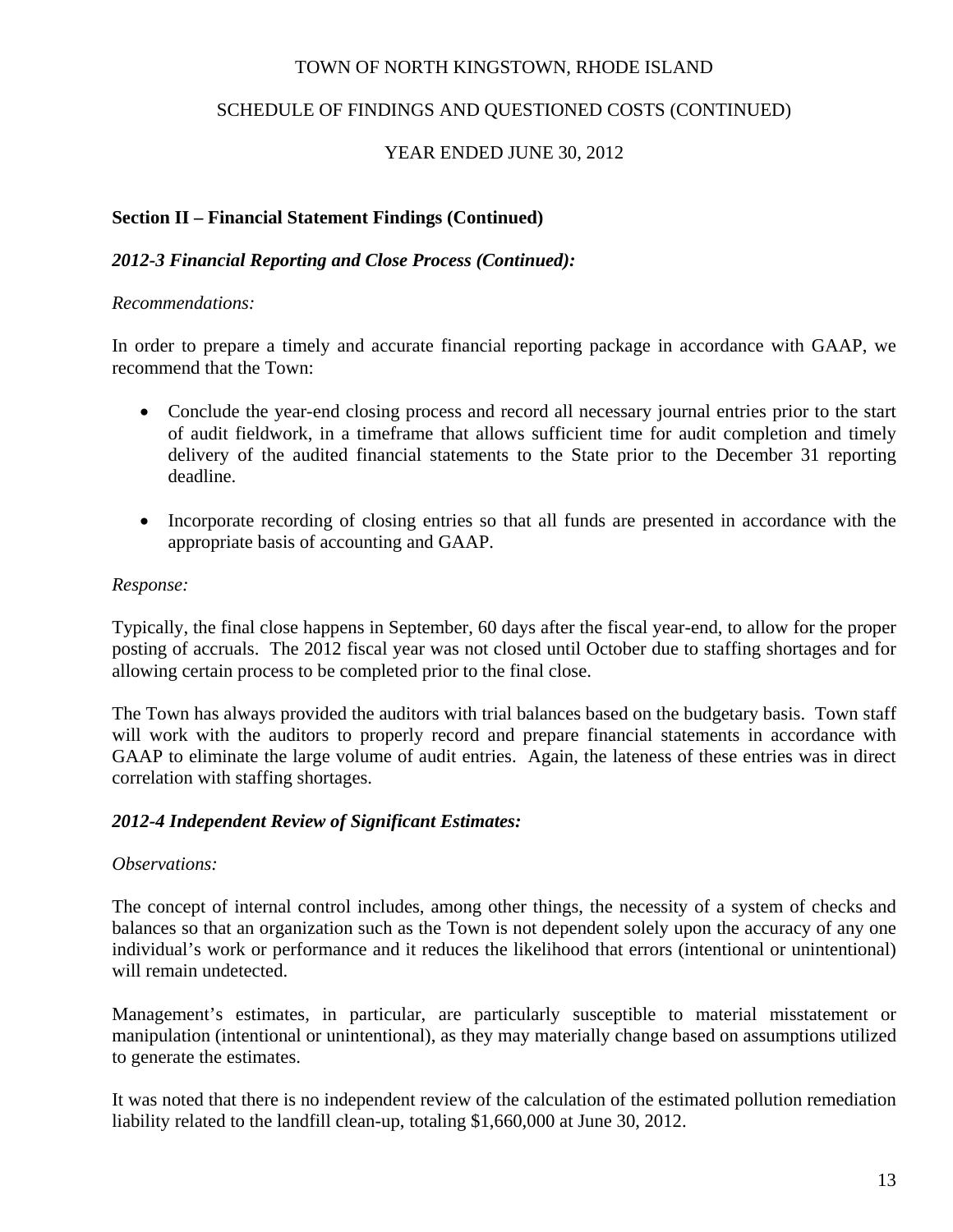## SCHEDULE OF FINDINGS AND QUESTIONED COSTS (CONTINUED)

## YEAR ENDED JUNE 30, 2012

## **Section II – Financial Statement Findings (Continued)**

#### *2012-4 Independent Review of Significant Estimates (Continued):*

#### *Recommendation:*

All significant estimates should be reviewed and signed off by an individual independent of the person who generated the estimate. If applicable, the calculation of the estimate should identify significant assumptions utilized.

#### *Response:*

The Town has been working with a consultant, ATC Lincoln Environmental, on the steps required to move the landfill closure project along. All estimates provided in the Capital Improvement Project document are preliminary but well investigated/calculated. A Site Investigation Report for one of the landfills has been completed and a closure recommendation remediation has been submitted to RI Dept. of Environmental Management. The Town will work with ATC to further identify the assumptions used to develop our estimates.

We identified the following control deficiency that we determined does not constitute a significant deficiency or material weakness:

#### *2012-5 Fund Classification and Use:*

#### *Observations:*

The third principle of governmental accounting and financial reporting for state and local governments states that:

Governmental units should establish and maintain those funds required by law and sound financial administration. Only the minimum number of funds consistent with legal and operating requirements should be established, however, since unnecessary funds result in inflexibility, undue complexity, and inefficient financial administration. In addition:

 Governmental Accounting Standards Board Statement No. 54 *Fund Balance Reporting and Governmental Fund Type Definitions* (GASB 54), eliminated the use of special revenue funds, except in certain specific instances, such as to account for and report the proceeds of specific revenue sources like federal grants. The Town maintains many special revenue funds which may not qualify as separate special revenue funds for financial reporting purposes.